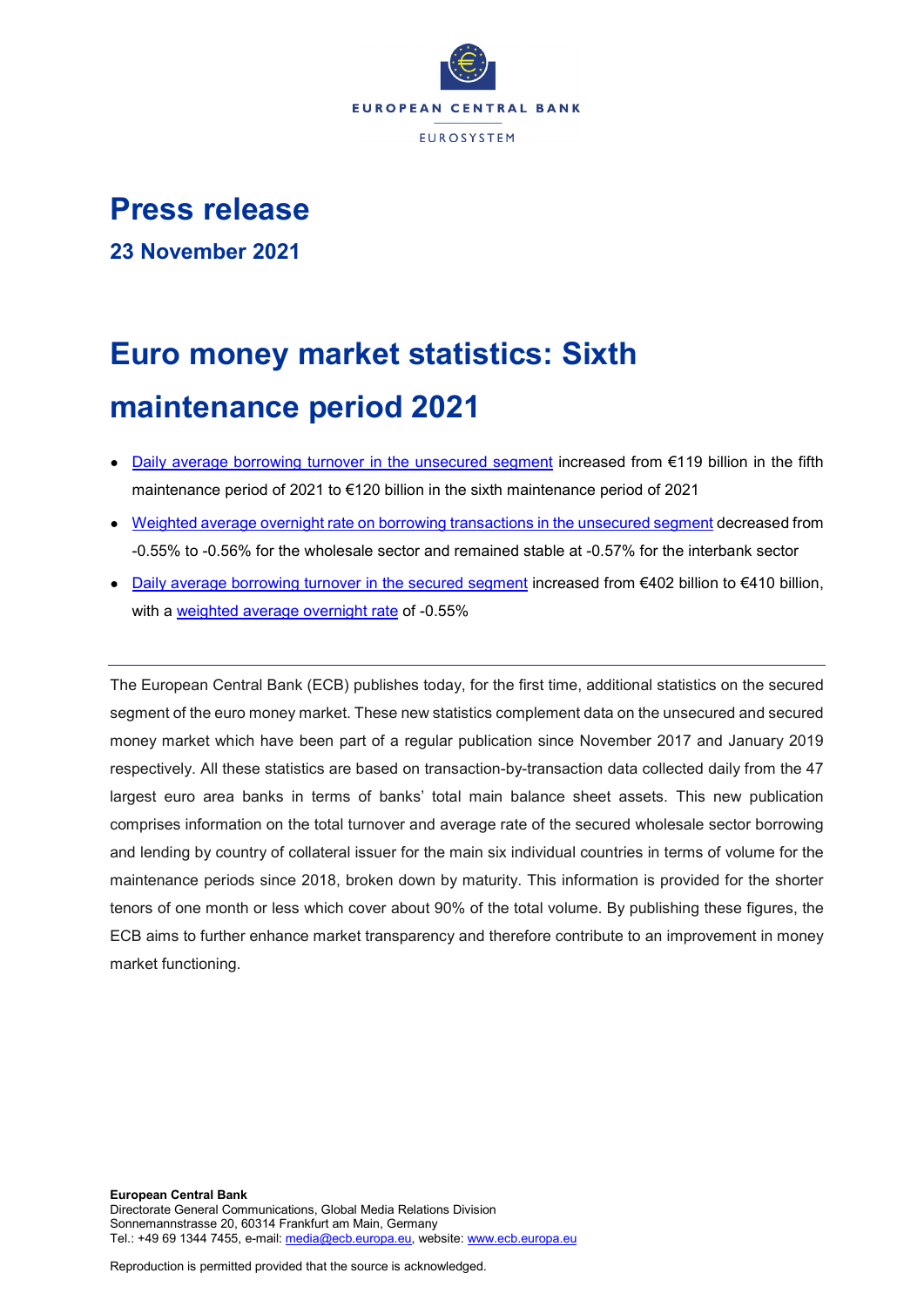#### **Chart 1**

Daily average nominal borrowing and lending turnover in the secured and unsecured markets by maintenance period (MP)



[Data for daily average nominal borrowing and lending turnover in the secured and unsecured markets](https://sdw.ecb.europa.eu/browseSelection.do?type=series&q=MMSR.B.U2._X._Z.S1ZV._Z.%3f.%3f.AT._X.AA._Z._Z.EUR._Z&node=SEARCHRESULTS)

### Unsecured market

#### **Chart 2**

Weighted average rate for wholesale sector borrowing in the unsecured segment by tenor and maintenance period



[Data for weighted average rate for unsecured wholesale sector borrowing](https://sdw.ecb.europa.eu/browseSelection.do?type=series&q=MMSR.B.U2._X._Z.S1ZV._Z.U.BO.WR._X.%3f._Z._Z.EUR._Z&node=SEARCHRESULTS)

#### **European Central Bank**

Directorate General Communications, Global Media Relations Division Sonnemannstrasse 20, 60314 Frankfurt am Main, Germany Tel.: +49 69 1344 7455, e-mail: [media@ecb.europa.eu,](mailto:media@ecb.europa.eu) website[: www.ecb.europa.eu](http://www.ecb.europa.eu/)

Reproduction is permitted provided that the source is acknowledged.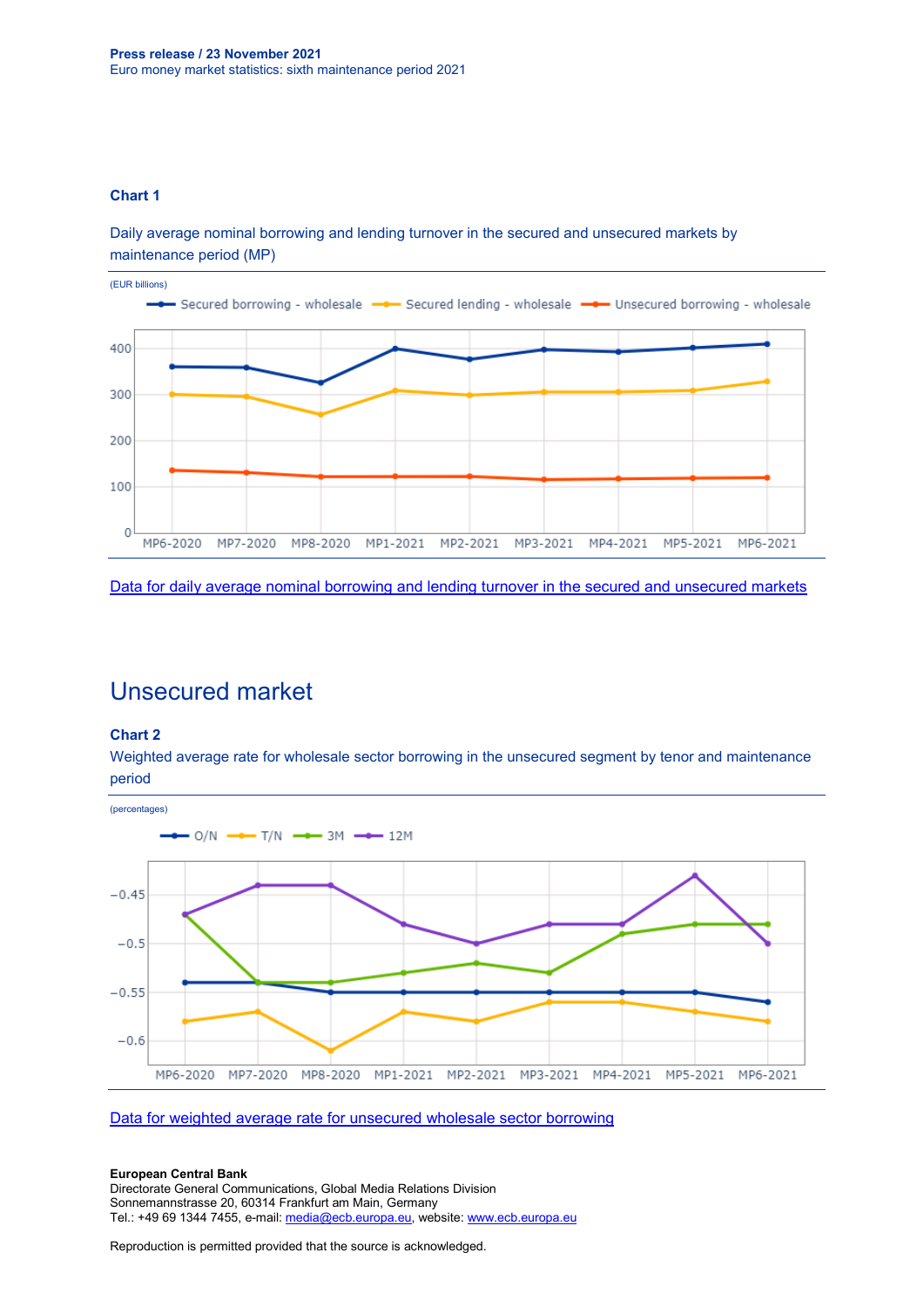In the sixth maintenance period of 2021, which started on 15 September 2021 and ended on 2 November 2021, the borrowing turnover in the unsecured segment averaged €120 billion per day. The total borrowing turnover for the period as a whole was €4,184 billion. Borrowing from credit institutions, i.e. on the interbank market, represented a turnover of €409 billion, i.e. 10% of the total borrowing turnover, and lending to credit institutions amounted to €257 billion. Overnight borrowing transactions represented 66% of the total borrowing nominal amount. The weighted average overnight rate for borrowing transactions was -0.57% for the interbank sector and -0.56% for the wholesale sector, compared with -0.57% and - 0.55% respectively in the previous maintenance period.



## Secured market

[Data for weighted average rate for secured wholesale sector borrowing and lending](https://sdw.ecb.europa.eu/browseSelection.do?type=series&q=MMSR.B.U2._X._Z.S1ZV._Z.T.?.WR._X.%3f._Z._Z.EUR._Z&node=SEARCHRESULTS)

In the sixth maintenance period of 2021, the borrowing turnover in the secured segment averaged €410 billion per day, while the total borrowing turnover for the period as a whole was €14,337 billion. Cash lending represented a turnover of €11,500 billion and the daily average amounted to €329 billion. Most of the turnover was concentrated in tenors ranging from overnight to up to one week, with overnight transactions representing around 27% and 23% of the total nominal amount on borrowing and lending side respectively. The weighted average overnight rate for borrowing and lending transactions was, respectively, -0.55% and -0.58% for the wholesale sector, compared with -0.55% for both borrowing and lending transactions in the previous maintenance period. In the sixth maintenance period of 2021, the

#### **European Central Bank**

Directorate General Communications, Global Media Relations Division Sonnemannstrasse 20, 60314 Frankfurt am Main, Germany Tel.: +49 69 1344 7455, e-mail: [media@ecb.europa.eu,](mailto:media@ecb.europa.eu) website[: www.ecb.europa.eu](http://www.ecb.europa.eu/)

Reproduction is permitted provided that the source is acknowledged.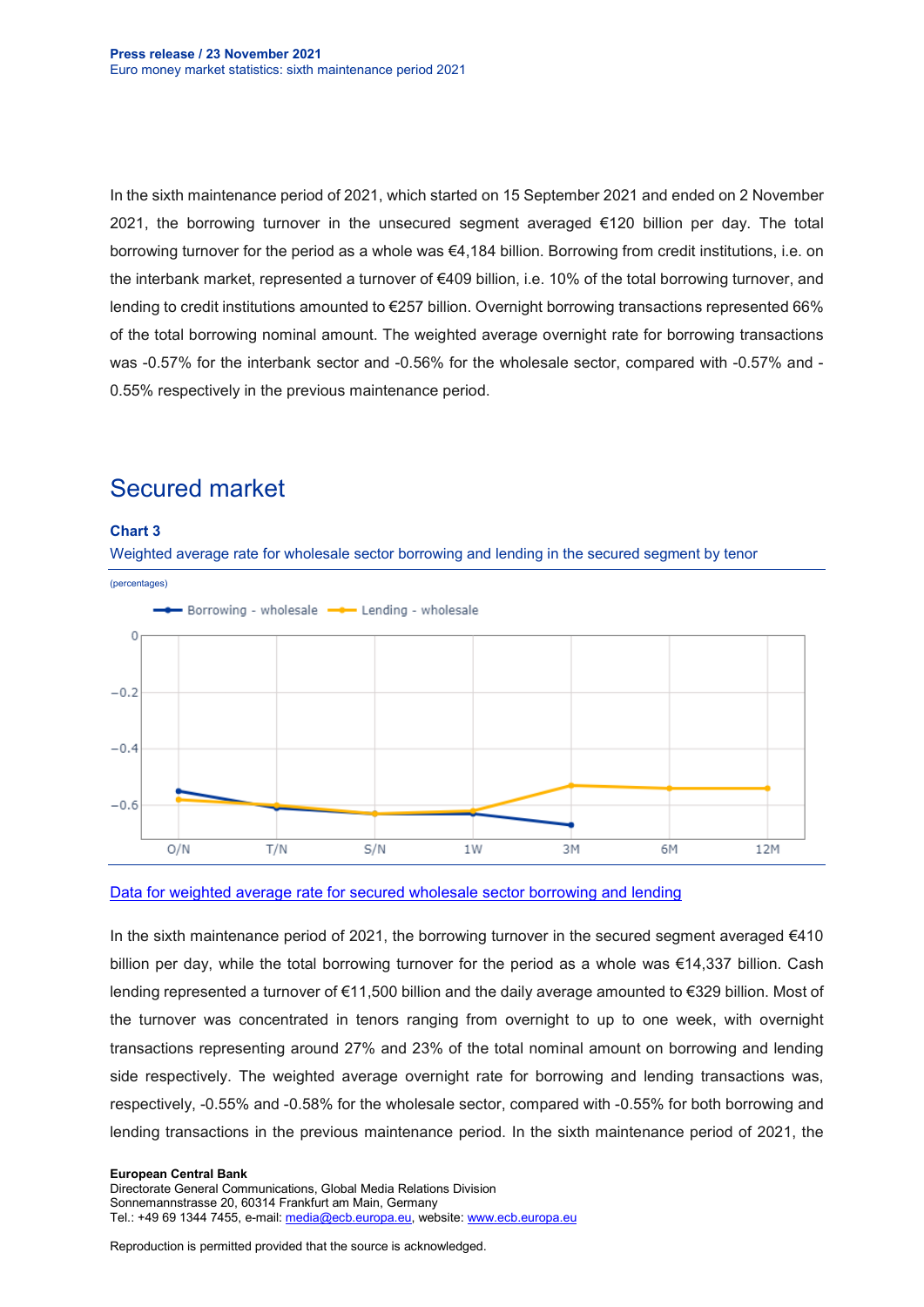weighted average rate for spot/next borrowing transactions ranged from -0.58% for operations based on collateral issued by residents in Italy to -0.69% for operations based on collateral issued by residents in Germany.

#### **Chart 4**

Weighted average rate for spot/next borrowing in the secured segment for collateral issued by maintenance period (MP)

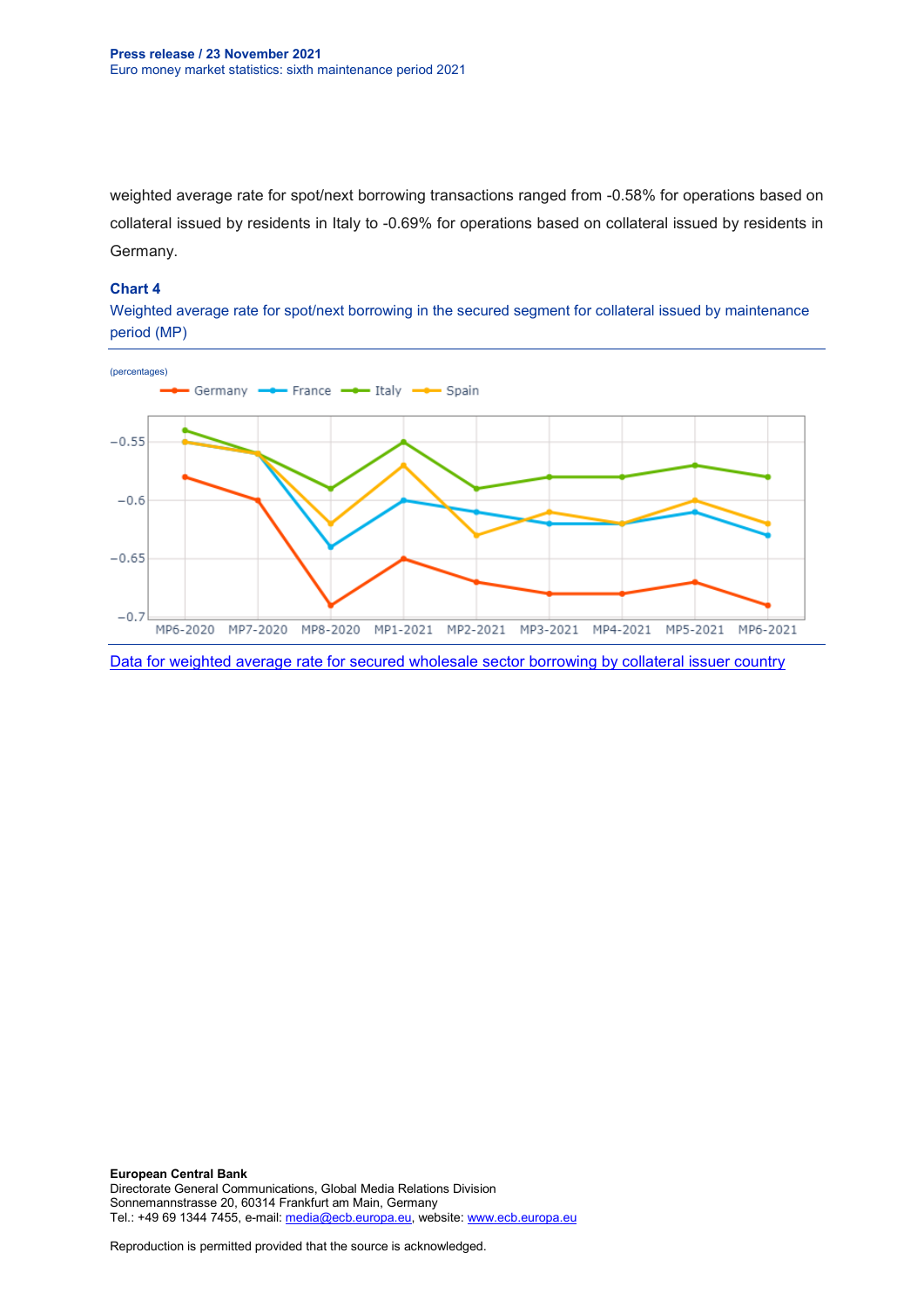#### **Table 1**

Euro money market statistics

|           |                      | Turnover (EUR billions) |                         |                         | Average rate O/N<br>(percentages) |                         |                         |
|-----------|----------------------|-------------------------|-------------------------|-------------------------|-----------------------------------|-------------------------|-------------------------|
|           |                      | Daily average           |                         | Total                   |                                   |                         |                         |
|           |                      | MP <sub>5</sub><br>2021 | MP <sub>6</sub><br>2021 | MP <sub>5</sub><br>2021 | MP <sub>6</sub><br>2021           | MP <sub>5</sub><br>2021 | MP <sub>6</sub><br>2021 |
| Unsecured | Borrowing, wholesale | 119                     | 120                     | 4.167                   | 4.184                             | $-0.55$                 | $-0.56$                 |
|           | Of which, interbank  | 13                      | 12                      | 457                     | 409                               | $-0.57$                 | $-0.57$                 |
|           | Lending, interbank   | 6                       | 7                       | 198                     | 257                               | $-0.42$                 | $-0.44$                 |
| Secured   | Borrowing, wholesale | 402                     | 410                     | 14.076                  | 14,337                            | $-0.55$                 | $-0.55$                 |
|           | Lending, wholesale   | 309                     | 329                     | 10.807                  | 11.500                            | $-0.55$                 | $-0.58$                 |

#### **For media queries, please contact [Philippe Rispal,](mailto:philippe.rispal@ecb.europa.eu) tel.: +49 69 1344 5482.**

#### **Notes**

- The money market statistics are available in the **ECB's Statistical Data Warehouse**.
- The Eurosystem collects transaction-by-transaction information from the 47 largest euro area banks in terms of banks' total main balance sheet assets, broken down by their borrowing from and lending to other counterparties. Unsecured transactions include all trades concluded via deposits, call accounts or short-term securities with financial corporations (except central banks where the transaction is not for investment purposes), general government as well as with non-financial corporations classified as "wholesale" under the Basel III LCR framework. Secured transactions cover all fixed-term and open-basis repurchase agreements and transactions entered into under those agreements, including tri-party repo transactions, denominated in euro with a maturity of up to one year, between the reporting agent and financial corporations (except central banks where the transaction is not for investment purposes), general government as well as non-financial corporations classified as wholesale under the Basel III liquidity coverage ratio framework. As of the first maintenance period of 2019, the wholesale sector covers all counterparties in the sectors listed above. More information on the methodology applied, including the list of reporting agents, is available in the statistics section of the [ECB's website.](https://www.ecb.europa.eu/stats/financial_markets_and_interest_rates/money_market/html/index.en.html)
- The weighted average rate is calculated as the arithmetic mean of the rates weighted by the respective nominal amount over the maintenance period on all days on which TARGET2, the Trans-European Automated Real-time Gross settlement Express Transfer system, is open.
- Borrowing refers to transactions in which the reporting bank receives euro-denominated funds, irrespective of whether the transaction was initiated by the reporting bank or its counterpart.
- Lending refers to transactions in which the reporting bank provides euro-denominated funds, irrespective of whether the transaction was initiated by the reporting bank or its counterpart.
- The tenors O/N, T/N, S/N, 1W, 3M, 6M and 12M refer to, respectively, overnight, tomorrow/next, spot/next, one week, three months, six months and twelve months.

#### **European Central Bank**

Directorate General Communications, Global Media Relations Division Sonnemannstrasse 20, 60314 Frankfurt am Main, Germany Tel.: +49 69 1344 7455, e-mail: [media@ecb.europa.eu,](mailto:media@ecb.europa.eu) website[: www.ecb.europa.eu](http://www.ecb.europa.eu/)

Reproduction is permitted provided that the source is acknowledged.